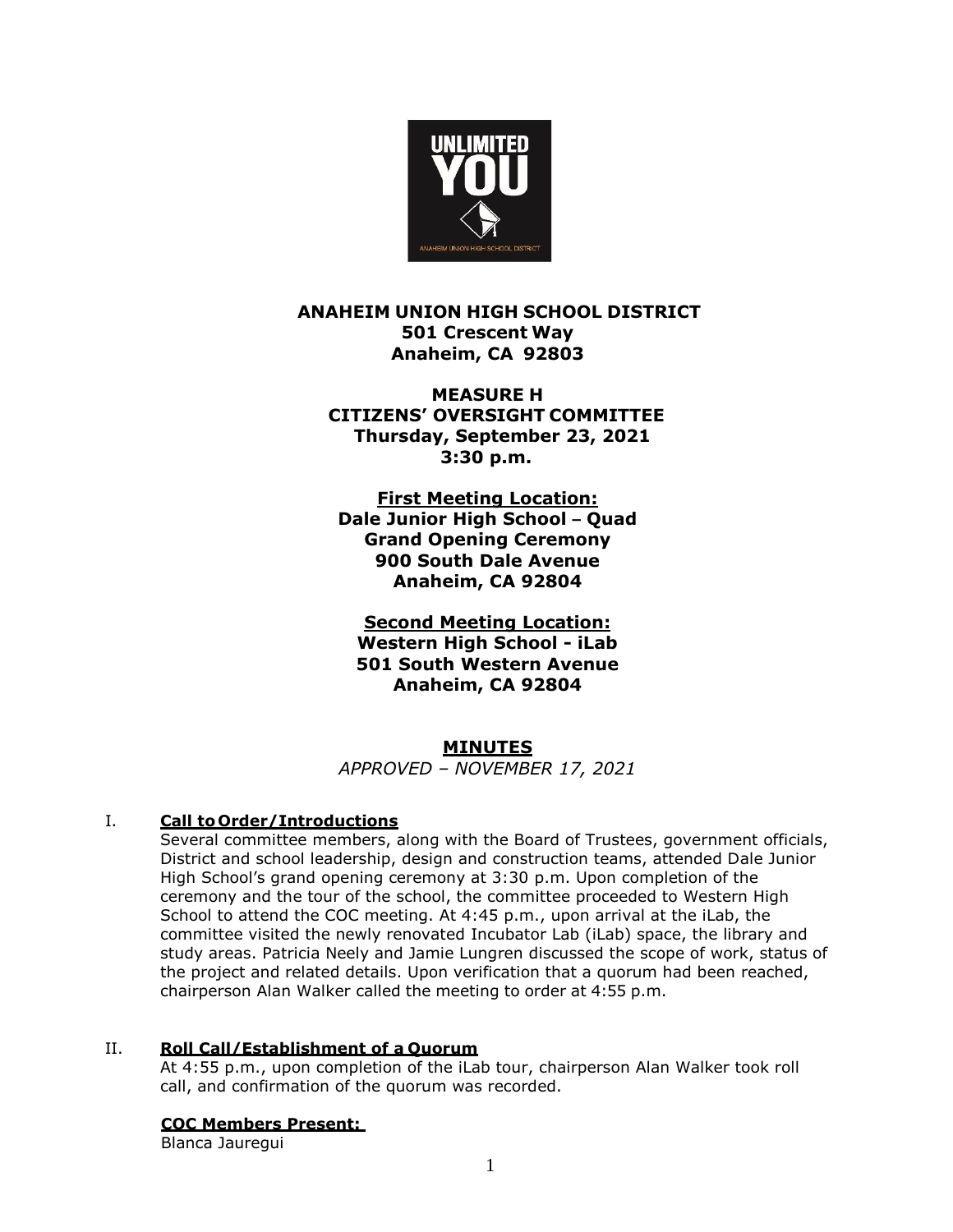Peggy Kruse-Stodghill Grantt Rowan Alan Walker (Chairperson)

#### **COC Members Absent:**

Robert Nelson Patricia Rich

## **AUHSD Staff and Consultants Present:**

Patricia Neely Brad Minami Jamie Lungren Doug Noah (iLab Instructor) Kunal Shah (Consultant)

## **Members of the Public Present:**

Sandy Walker

## III. **Adoption of Agenda and Approval of Minutes**

Chairperson Alan Walker made a motion that was seconded by committee member Grantt Rowan to adopt the agenda of the September 23, 2021, COC meeting. All committee members agreed and the agenda was adopted.

Chairperson Alan Walker made a motion that was seconded by committee member Grantt Rowan to approve the draft minutes of the May 13, 2021, COC meeting. All committee members agreed and the minutes were approved.

## IV. **Public Comment**

Mrs. Sandy Walker, a member of the public who also attended the Dale Junior High School grand opening ceremony, commented on how wonderful the projects look, and that she enjoyed seeing the end results of the work that was undertaken.

## V. **Staff Update on Measure H Program**

The presentation started with Kunal Shah discussing the completion status on Dale Junior High School's modernization/new construction project, and the Polaris (New Cambridge Virtual Academy – Opened August 2020) modernization project. As a recap, the \$46M project was awarded to Pinner Construction in March 2019. Phase 1, which encompasses the modernization of Buildings 200, 300, 400, 500, 500A, 600, 700, Polaris and the Quad, is complete with minor punch list work underway. Phase 2, the new 2-story Administration, Labs, Classrooms and Library Building, and the new band Building, is complete with minor punch list work in progress. This CBA project is within its overall project budget, and trending behind its original substantial completion date of February 2021. There are various reasons as to why the completion is trending behind schedule, one of them being supply chain issues with materials. Patricia Neely informed that due to the almost complete status of the project, future updates would only include financial closeout information until such time the contract is presented to the Board of Trustees for the filing of the Notice of Completion with the County Recorder's Office.

Kunal Shah discussed the new \$12M, Phase 2 Measure H project at Ball Junior High School. The project, which was awarded in October 2020, consists of the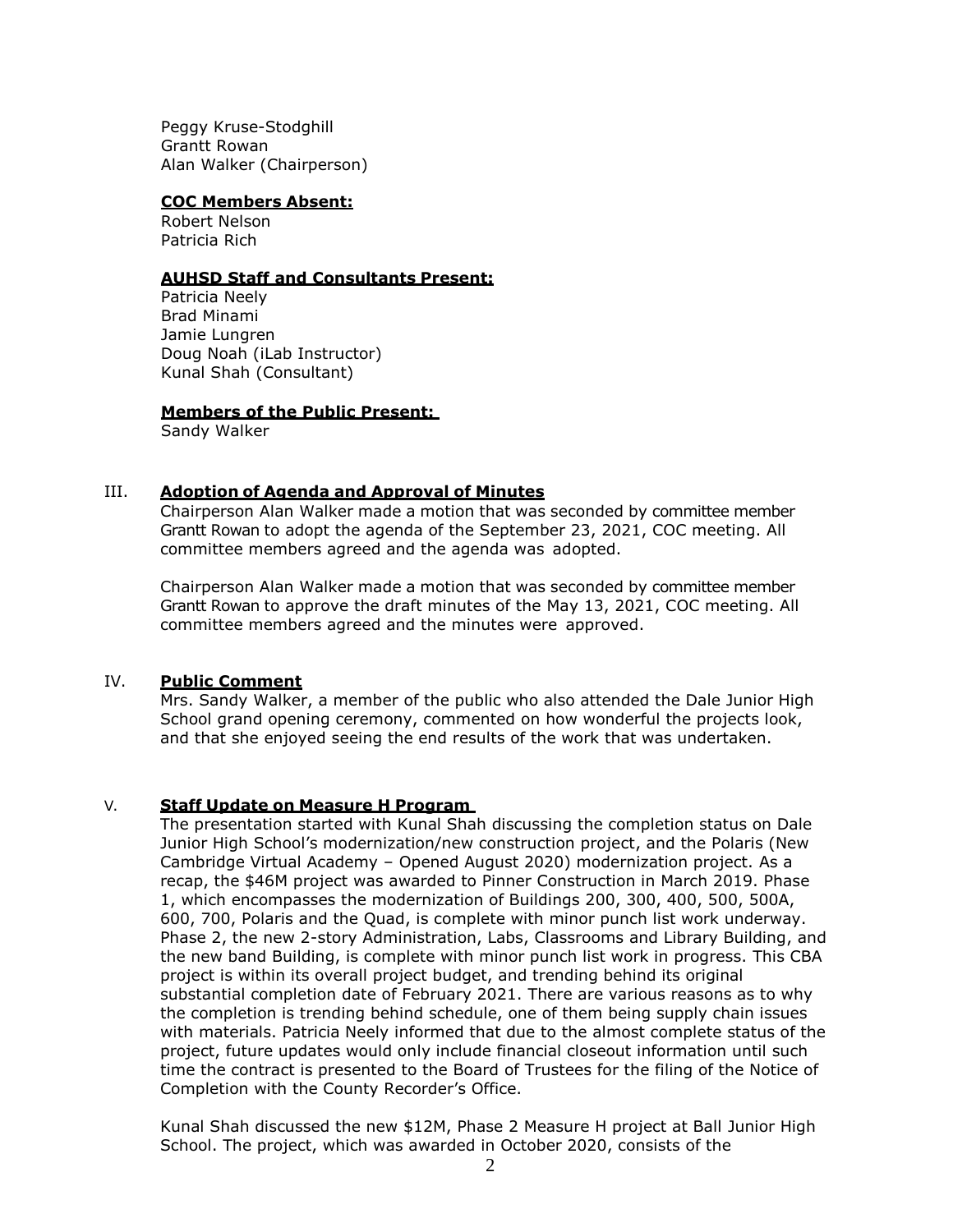modernization of the Administration Building, the replacement of underground utilities, site security fencing and gates, landscape and irrigation, a new quad with shade structures, select restroom upgrades, and the reconstruction of the main parking lot. This project is currently under construction, on schedule and within budget. It is scheduled to complete in January 2022. This is a project that should be scheduled for the COC to visit soon.

Kunal Shah discussed the new \$17M, Measure H project at Sycamore Junior High School. The project, which was awarded in October 2020, consists of the modernization of the Administration Building, the replacement of underground utilities, site security fencing and gates, landscape and irrigation, a new quad with shade structures, select restroom upgrades, and the reconstruction/reconfiguration of the main parking lot and horseshoe lot. The project includes the relocation of existing portable buildings on campus for community use. This project is currently under construction, on schedule and within budget. It is scheduled to complete in March 2022. This is a project that should be scheduled for the COC to visit soon.

Patricia Neely discussed the new \$13.5M, Measure H Site Improvement project at Magnolia High School. The project, which was awarded in July 2020, consists of the replacement of underground utilities, site security fencing and gates, landscape and irrigation, a new quad with shade structures, site lighting, select restroom upgrades, and new tennis courts. This project is currently under construction, on schedule and within budget. It is scheduled to complete in January 2022. The COC is scheduled to visit this project in November 2021.

Patricia Neely discussed the new \$8.5M, Measure H Shower/Locker Room Modernization project at Magnolia High School. The project, which was awarded in May 2021, consists of the modernization of Boys and Girls shower/locker rooms, coaches' offices, team rooms, restrooms, and wrestling room. This project is currently under construction, and is scheduled to be substantially complete in February 2022. The COC is scheduled to visit this project during its November 2021 meeting.

Also discussed was the Measure H Video Surveillance Solution project. Patricia Neely explained that this is a Districtwide project, which provides cameras with recording capabilities at all schools and at the District Office. All twenty sites are currently operational. The contract was awarded in December 2018, and is scheduled to close out, within budget, in April 2021.

Jamie Lungren and the iLab instructor, Doug Noah, discussed the \$1.4M iLab project that served as the committee's meeting place. Staff informed that barring minor supply chain issues and pending training of audiovisual systems for the iLab staff, the project is substantially complete. Doug Noah explained the mission of the iLab as follows:

"The AUHSD iLab at Western High School is a space envisioned by Superintendent Matsuda to Incubate Learning, Accelerate Breakthroughs (iLab) for and by the students of AUHSD. Within this space, students are provided with instruction and support to nurture their ideas and desires for Products, Services or Businesses to address societal problems they encounter throughout their day to day life. In the iLab, students are provided basic engineering, business and finance skills related to the specific problem they are addressing. Makerspace equipment such as 3D Printers, 3D Scanners, Vacuum Formers, Heat Presses, a Desktop CNC Machine and a sewing machine are available to support their development of their unique product. As projects mature, mentorships can be formed with appropriate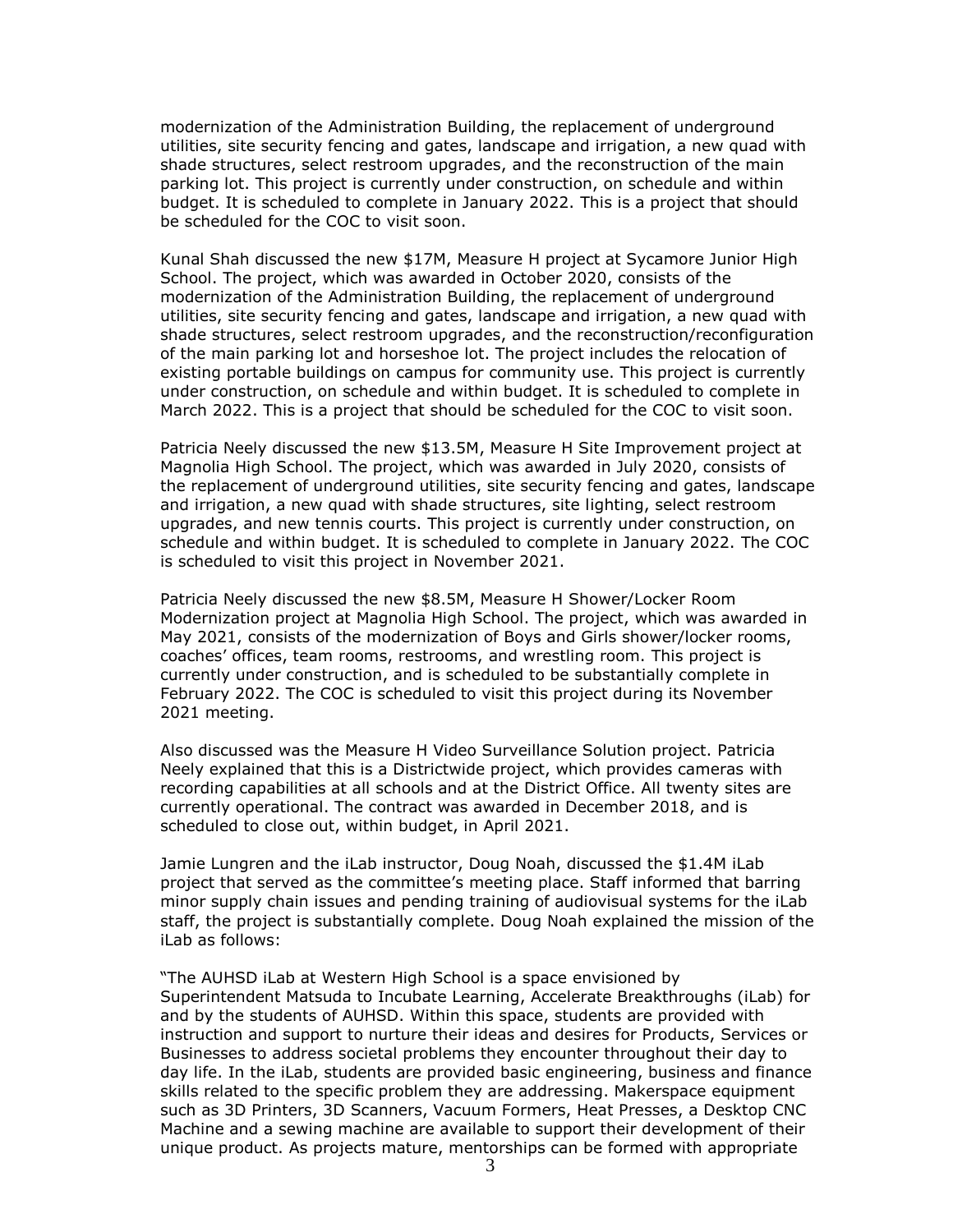AUHSD AIME partners to further develop their concepts. This is a space dedicated to the students, for them to put the AUHSD 5 C's into practice and make a difference in their life and the lives of others".

Patricia Neely discussed the next round of upcoming Measure H projects as follows:

- Magnolia HS New Construction Cyber Security Building Project
	- o Status: DSA Review
	- o Budget: \$38M
- Magnolia HS Band Building Modernization Project
	- o Status: Planning
- Western HS Practice Field
	- o Status: Planning
	- o Budget: \$6M
- Western HS Security Fence and Site Development Project:
	- o Budget: \$9.5
- Orangeview JHS Site Improvement Project
- Hope School Site Improvement Project

Patricia Neely discussed the status of the 21st Century classroom furniture implementation. She informed that 585 classrooms received furniture since 2015 and that 39 classrooms remain to receive furniture in accordance with the Measure H project list. She informed that the Western HS iLab's furniture was funded by Measure H from the school's "balance to complete" of 7 classrooms. Brad Minami, the District's Purchasing director, discussed the process that was implemented for the selection and competitive procurement of the  $21^{st}$  Century classroom furniture. He earlier discussed the process recently followed for the furnishing of the Dale Junior High School and the iLab at Western High School.

The list of completed Measure H projects are summarized in the project update.

Patricia Neely and Jamie Lungren gave an update on the status of the District's pursuit of state funding under the School Facility Program.

Due to the absence of Karen Orr, the District's controller, the committee received from Patricia Neely an update on bond income and expenditures through August 31, 2021. She explained that for clarity and ease, the balances for all three bond issuances are well summarized on the project update. The detail of the income and the expenditures are found on the reports.

## VI. **Discussion/Information Items**

Patricia Neely once again reported that she received Peggy Kruse-Stodghill's resignation effective end of May, as she would no longer have students enrolled in the District. A new member under the parent category would be required to fill Peggy's position. Peggy expressed a desire to continue as a member at large. The committee will also discuss overall membership compliance at the next COC meeting.

Patricia Neely discussed the hiring of an architectural firm to update the 2014 Facilities Master Plan in preparation for the possibility of pursuing another bond measure in November 2022. The COC members showed support for a potential new bond measure, and stated that the District should start showcasing all the great work being done under the Measure H on District's Blueprint for the Future website,